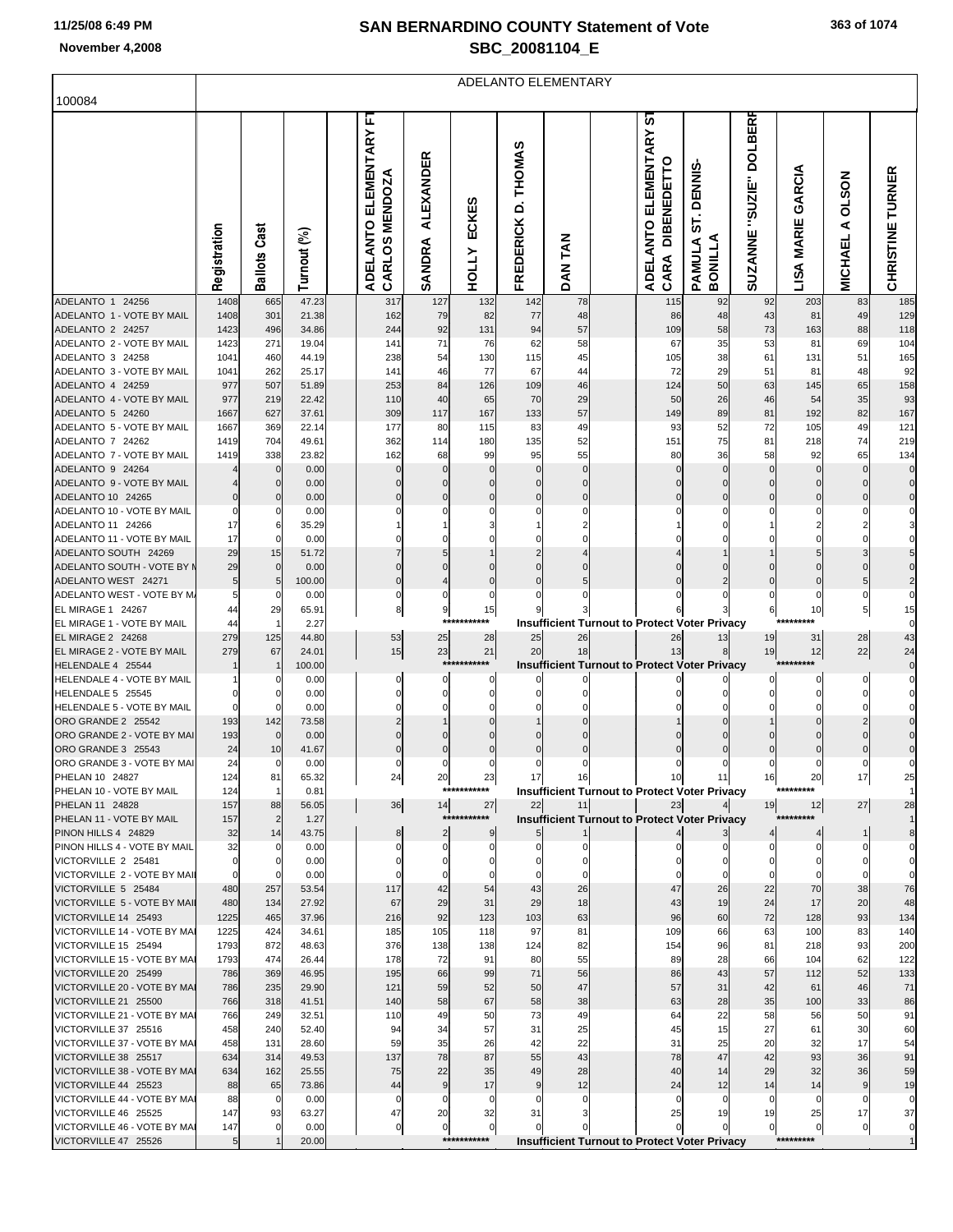### **SAN BERNARDINO COUNTY Statement of Vote November 4,2008 SBC\_20081104\_E**

| 100084                       | ADELANTO ELEMENTARY |                        |              |  |                                                                         |                     |                              |                                       |                          |  |                                                                              |                                                    |                                                   |                                     |                                        |                     |
|------------------------------|---------------------|------------------------|--------------|--|-------------------------------------------------------------------------|---------------------|------------------------------|---------------------------------------|--------------------------|--|------------------------------------------------------------------------------|----------------------------------------------------|---------------------------------------------------|-------------------------------------|----------------------------------------|---------------------|
|                              | Registration        | Cast<br><b>Ballots</b> | E<br>Turnout |  | E<br>ELEMENTARY<br><b>MENDOZA</b><br><b>ANTO</b><br>°S<br>CARL<br>ADEL. | ALEXANDER<br>SANDRA | <b>ECKES</b><br><b>HOLLY</b> | THOMAS<br>$\vec{\Omega}$<br>FREDERICK | <b>TAN</b><br><b>DAN</b> |  | 5<br><b>ELEMENTARY</b><br><b>DIBENEDETTO</b><br><b>ANTO</b><br>CARA<br>ADEL. | <b>DENNIS</b><br>ნ<br>BONILLA<br>⋖<br><b>PAMUL</b> | <b>DOLBERR</b><br><b>SUZIE"</b><br><b>SUZANNE</b> | €<br>Æ<br>ပ<br><b>MARIE</b><br>LISA | <b>NOS</b><br>o<br>⋖<br><b>MICHAEL</b> | TURNER<br>CHRISTINE |
| VICTORVILLE 47 - VOTE BY MAI | 5                   | $\Omega$               | 0.00         |  |                                                                         |                     |                              | $\mathbf 0$                           | $\Omega$                 |  |                                                                              | $\Omega$                                           |                                                   | $\Omega$                            | $\Omega$                               | $\mathbf 0$         |
| <b>Precinct Totals</b>       | 15226               | 6969                   | 45.77        |  | 3229                                                                    | 1207                | 1646                         | 1335                                  | 752                      |  | 1446                                                                         | 785                                                | 887                                               | 1959                                | 934                                    | 1978                |
| <b>VOTE BY MAIL Totals</b>   | 15226               | 3640                   | 23.91        |  | 1703                                                                    | 779                 | 940                          | 895                                   | 601                      |  | 895                                                                          | 439                                                | 644                                               | 908                                 | 652                                    | 1284                |
| <b>Grand Totals</b>          | 15226               | 10609                  | 69.68        |  | 4932                                                                    | 1986                | 2586                         | 2230                                  | 1353                     |  | 2341                                                                         | 1224                                               | 1531                                              | 2867                                | 1586                                   | 3262                |
| <b>SAN BERNARDINO</b>        | 15226               | 10609                  | 69.68        |  | 4932                                                                    | 1986                | 2586                         | 2230                                  | 1353                     |  | 2341                                                                         | 1224                                               | 1531                                              | 2867                                | 1586                                   | 3262                |
| STATE BOARD OF EQUALIZATI    | 15226               | 10609                  | 69.68        |  | 4932                                                                    | 1986                | 2586                         | 2230                                  | 1353                     |  | 2341                                                                         | 1224                                               | 1531                                              | 2867                                | 1586                                   | 3262                |
| 25th CONGRESS                | 15033               | 10467                  | 69.63        |  | 4930                                                                    | 1985                | 2586                         | 2229                                  | 1353                     |  | 2340                                                                         | 1224                                               | 1530                                              | 2867                                | 1584                                   | 3262                |
| 41st CONGRESS                | 193                 | 142                    | 73.58        |  |                                                                         |                     |                              |                                       |                          |  |                                                                              | $\Omega$                                           |                                                   |                                     |                                        | 0                   |
| 17th SENATE                  | 7196                | 5338                   | 74.18        |  | 2300                                                                    | 999                 | 1187                         | 1036                                  | 725                      |  | 1129                                                                         | 592                                                | 749                                               | 1303                                | 818                                    | 1554                |
| 18th SENATE                  | 8030                | 5271                   | 65.64        |  | 2632                                                                    | 987                 | 1399                         | 1194                                  | 628                      |  | 1212                                                                         | 632                                                | 782                                               | 1564                                | 768                                    | 1708                |
| 36th ASSEMBLY                | 15226               | 10609                  | 69.68        |  | 4932                                                                    | 1986                | 2586                         | 2230                                  | 1353                     |  | 2341                                                                         | 1224                                               | 1531                                              | 2867                                | 1586                                   | 3262                |

|<br>| Supervisorial District 1 | 15226 10609 69.68 | 4932 1986 2586 2230 1353 | 2341 1224 1531 2867 1586 3262<br>| Adelanto City | 7956 5225 65.67 | 2617 973 1383 1183 620 | 1202 628 775 1548 760 1688 Adelanto City | 7956| 5225| 65.67| | 2617| 973| 1383| 1183| 620| | 1202| 628| 775| 1548| 760| 1688 Victorville City | 6382| 4803| 75.26| | 2162| 909| 1077| 945| 648| | 1051| 551| 671| 1224| 715| 1422 Unincorporated Area City | 888 581 65.43 | 153 104 126 102 85 | 88 45 85 95 111 152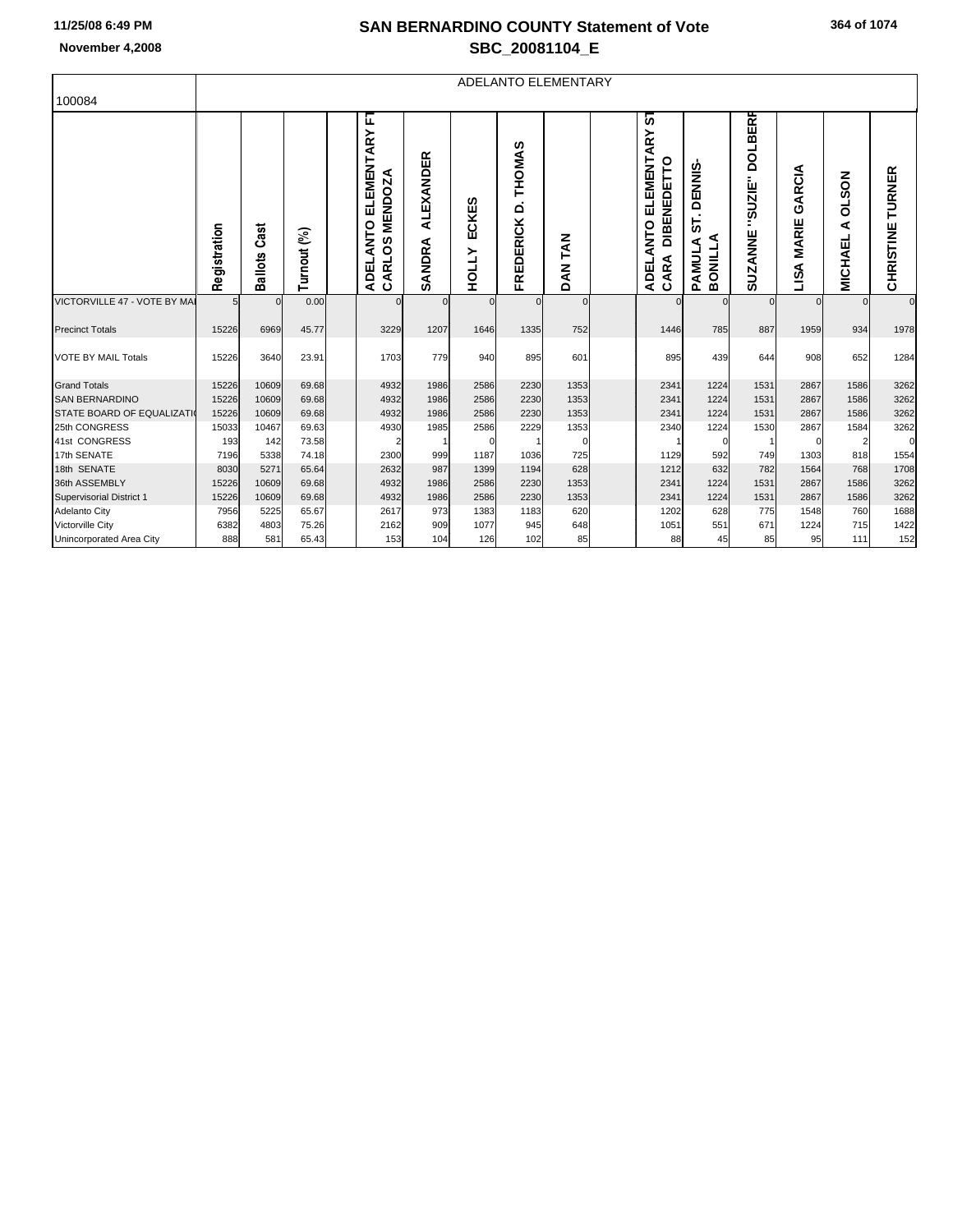ı,

# **SAN BERNARDINO COUNTY Statement of Vote November 4,2008 SBC\_20081104\_E**

| 100084                                                 | ADELANTO ELEMENTARY |                      |                |  |                                       |                            |                         |                               |                         |  |                                                            |                                |                                   |                                |                                     |                              |
|--------------------------------------------------------|---------------------|----------------------|----------------|--|---------------------------------------|----------------------------|-------------------------|-------------------------------|-------------------------|--|------------------------------------------------------------|--------------------------------|-----------------------------------|--------------------------------|-------------------------------------|------------------------------|
|                                                        |                     |                      |                |  | E                                     |                            |                         |                               |                         |  | 5                                                          |                                |                                   |                                |                                     |                              |
|                                                        | Registration        | <b>Ballots Cast</b>  | Turnout (%)    |  | ADELANTO ELEMENTARY<br>CARLOS MENDOZA | <b>ALEXANDER</b><br>SANDRA | ECKES<br><b>HOLLY</b>   | D. THOMAS<br><b>FREDERICK</b> | N<br>T<br><b>NAQ</b>    |  | ADELANTO ELEMENTARY<br>CARA DIBENEDETTO                    | ST. DENNI<br>BONILLA<br>PAMULA | "SUZIE" DOLBERF<br><b>SUZANNE</b> | GARCIA<br><b>MARIE</b><br>LISA | <b>NOS7O</b><br>⋖<br><b>MICHAEL</b> | CHRISTINE TURNER             |
| ADELANTO 1 24256<br>ADELANTO 1 - VOTE BY MAIL          | 1408<br>1408        | 665<br>301           | 47.23<br>21.38 |  | 317<br>162                            | 127<br>79                  | 132<br>82               | 142<br>77                     | 78<br>48                |  | 115<br>86                                                  | 92<br>48                       | 92<br>43                          | 203<br>81                      | 83<br>49                            | 185<br>129                   |
| ADELANTO 2 24257                                       | 1423                | 496                  | 34.86          |  | 244                                   | 92                         | 131                     | 94                            | 57                      |  | 109                                                        | 58                             | 73                                | 163                            | 88                                  | 118                          |
| ADELANTO 2 - VOTE BY MAIL                              | 1423                | 271                  | 19.04          |  | 141                                   | 71                         | 76                      | 62                            | 58                      |  | 67                                                         | 35                             | 53                                | 81                             | 69                                  | 104                          |
| ADELANTO 3 24258<br>ADELANTO 3 - VOTE BY MAIL          | 1041                | 460<br>262           | 44.19          |  | 238                                   | 54                         | 130                     | 115                           | 45                      |  | 105<br>72                                                  | 38                             | 61                                | 131                            | 51                                  | 165                          |
| ADELANTO 4 24259                                       | 1041<br>977         | 507                  | 25.17<br>51.89 |  | 141<br>253                            | 46<br>84                   | 77<br>126               | 67<br>109                     | 44<br>46                |  | 124                                                        | 29<br>50                       | 51<br>63                          | 81<br>145                      | 48<br>65                            | 92<br>158                    |
| ADELANTO 4 - VOTE BY MAIL                              | 977                 | 219                  | 22.42          |  | 110                                   | 40                         | 65                      | 70                            | 29                      |  | 50                                                         | 26                             | 46                                | 54                             | 35                                  | 93                           |
| ADELANTO 5 24260                                       | 1667                | 627                  | 37.61          |  | 309                                   | 117                        | 167                     | 133                           | 57                      |  | 149                                                        | 89                             | 81                                | 192                            | 82                                  | 167                          |
| ADELANTO 5 - VOTE BY MAIL<br>ADELANTO 7 24262          | 1667<br>1419        | 369<br>704           | 22.14<br>49.61 |  | 177<br>362                            | 80                         | 115<br>180              | 83<br>135                     | 49<br>52                |  | 93<br>151                                                  | 52<br>75                       | 72<br>81                          | 105<br>218                     | 49<br>74                            | 121<br>219                   |
| ADELANTO 7 - VOTE BY MAIL                              | 1419                | 338                  | 23.82          |  | 162                                   | 114<br>68                  | 99                      | 95                            | 55                      |  | 80                                                         | 36                             | 58                                | 92                             | 65                                  | 134                          |
| ADELANTO 9 24264                                       |                     | $\mathbf{0}$         | 0.00           |  |                                       | 0                          | $\Omega$                | 0                             | $\Omega$                |  |                                                            | C                              | $\Omega$                          | $\mathbf 0$                    | $\Omega$                            | $\pmb{0}$                    |
| ADELANTO 9 - VOTE BY MAIL                              |                     | $\Omega$             | 0.00           |  |                                       | $\Omega$                   | $\Omega$                | $\Omega$                      | $\Omega$                |  |                                                            | C                              |                                   | $\mathbf 0$                    |                                     | $\pmb{0}$                    |
| ADELANTO 10 24265<br>ADELANTO 10 - VOTE BY MAIL        |                     | $\Omega$<br>0        | 0.00<br>0.00   |  |                                       | $\mathbf 0$<br>0           | $\Omega$<br>0           | $\mathbf 0$<br>0              | $\mathbf 0$<br>$\Omega$ |  |                                                            |                                |                                   |                                |                                     | $\mathbf 0$<br>0             |
| ADELANTO 11 24266                                      | 17                  | 6                    | 35.29          |  |                                       |                            |                         |                               | 2                       |  |                                                            |                                |                                   |                                |                                     | 3                            |
| ADELANTO 11 - VOTE BY MAIL                             | 17                  | $\Omega$             | 0.00           |  |                                       | 0                          | 0                       |                               | $\Omega$                |  |                                                            |                                |                                   |                                |                                     | 0                            |
| ADELANTO SOUTH 24269                                   | 29                  | 15                   | 51.72          |  |                                       | 5                          |                         |                               |                         |  |                                                            |                                |                                   |                                |                                     | 5                            |
| ADELANTO SOUTH - VOTE BY M<br>ADELANTO WEST 24271      | 29<br>5             | 0<br>5               | 0.00<br>100.00 |  | 0                                     | 0<br>4                     | $\Omega$<br>$\mathbf 0$ | $\mathbf 0$                   | 5                       |  |                                                            |                                | $\Omega$                          | $\mathbf 0$                    | 5                                   | 0<br>$\overline{\mathbf{c}}$ |
| ADELANTO WEST - VOTE BY M.                             |                     | 0                    | 0.00           |  | 0                                     | 0                          | 0                       |                               |                         |  |                                                            |                                |                                   | 0                              | 0                                   | 0                            |
| <b>EL MIRAGE 1 24267</b>                               | 44                  | 29                   | 65.91          |  | 8 <sup>1</sup>                        | 9                          | 15                      |                               |                         |  |                                                            |                                | 6                                 | 10                             | $5\overline{)}$                     | 15                           |
| EL MIRAGE 1 - VOTE BY MAIL<br><b>EL MIRAGE 2 24268</b> | 44<br>279           | $\mathbf{1}$<br>125  | 2.27<br>44.80  |  | 53                                    | ***:<br>25                 | ****<br>28              | 25                            | 26                      |  | <b>Insufficient Turnout to Protect Voter Privacy</b><br>26 | 13                             | 19                                | *********<br>31                | 28                                  | 0<br>43                      |
| EL MIRAGE 2 - VOTE BY MAIL                             | 279                 | 67                   | 24.01          |  | 15                                    | 23                         | 21                      | 20                            | 18                      |  | 13                                                         | 8                              | 19                                | 12                             | 22                                  | 24                           |
| HELENDALE 4 25544                                      |                     |                      | 100.00         |  |                                       |                            | ***********             |                               |                         |  | <b>Insufficient Turnout to Protect Voter Privacy</b>       |                                |                                   | *********                      |                                     | $\pmb{0}$                    |
| HELENDALE 4 - VOTE BY MAIL                             |                     | 0                    | 0.00           |  | 0                                     | 0                          | 0                       |                               |                         |  |                                                            |                                |                                   | 0                              | 0                                   | 0                            |
| HELENDALE 5 25545<br>HELENDALE 5 - VOTE BY MAIL        |                     | 0<br>0               | 0.00<br>0.00   |  |                                       | 0<br>0                     | $\Omega$<br>$\Omega$    | $\Omega$<br>$\Omega$          | $\Omega$<br>$\Omega$    |  |                                                            |                                |                                   |                                |                                     | 0<br>0                       |
| ORO GRANDE 2 25542                                     | 193                 | 142                  | 73.58          |  |                                       |                            | $\Omega$                |                               |                         |  |                                                            |                                |                                   |                                |                                     | 0                            |
| ORO GRANDE 2 - VOTE BY MAI                             | 193                 | 0                    | 0.00           |  |                                       | 0                          |                         | $\Omega$                      | 0                       |  |                                                            |                                |                                   |                                |                                     | 0                            |
| ORO GRANDE 3 25543                                     | 24                  | 10                   | 41.67          |  |                                       | $\mathbf 0$                | $\Omega$                | 0                             | $\mathbf 0$             |  |                                                            | C                              |                                   |                                |                                     | $\mathbf 0$                  |
| ORO GRANDE 3 - VOTE BY MAI<br>PHELAN 10 24827          | 24<br>124           | 0<br>81              | 0.00<br>65.32  |  | 24                                    | 0<br>20                    | $\Omega$<br>23          | 0<br>-171                     | $\Omega$<br>10          |  | 101                                                        | 11.                            | ျမ                                | 20                             | $\mathcal{I}$                       | 0<br>25                      |
| PHELAN 10 - VOTE BY MAIL                               | 124                 | $\mathbf{1}$         | 0.81           |  |                                       |                            | ***********             |                               |                         |  | <b>Insufficient Turnout to Protect Voter Privacy</b>       |                                |                                   | *********                      |                                     |                              |
| PHELAN 11 24828                                        | 157                 | 88                   | 56.05          |  | 36                                    | 14                         | 27                      | 22                            | 11                      |  | 23                                                         |                                | 19                                | 12                             | 27                                  | 28                           |
| PHELAN 11 - VOTE BY MAIL<br>PINON HILLS 4 24829        | 157<br>32           | $\overline{2}$<br>14 | 1.27<br>43.75  |  | 8 <sup>8</sup>                        | $\overline{\mathbf{c}}$    | ***********<br>9        |                               |                         |  | <b>Insufficient Turnout to Protect Voter Privacy</b>       |                                |                                   | *********                      | 11                                  | $\mathbf{1}$<br>8            |
| PINON HILLS 4 - VOTE BY MAIL                           | 32                  |                      | 0.00           |  | 0                                     | 0                          | $\mathbf{0}$            | 0                             |                         |  |                                                            |                                |                                   | $\mathbf{0}$                   |                                     | 0                            |
| VICTORVILLE 2 25481                                    |                     | $\Omega$             | 0.00           |  |                                       | 0                          | 0                       | 0                             | 0                       |  |                                                            |                                |                                   | $\mathbf{0}$                   |                                     | 0                            |
| VICTORVILLE 2 - VOTE BY MAIL                           |                     | $\Omega$             | 0.00           |  |                                       | $\mathbf 0$                |                         | $\mathbf 0$                   | $\Omega$                |  |                                                            |                                |                                   | $\mathbf 0$                    |                                     | $\mathbf 0$                  |
| VICTORVILLE 5 25484<br>VICTORVILLE 5 - VOTE BY MAIL    | 480<br>480          | 257<br>134           | 53.54<br>27.92 |  | 117<br>67                             | 42<br>29                   | 54<br>31                | 43<br>29                      | 26<br>18                |  | 47<br>43                                                   | 26<br>19                       | 22<br>24                          | 70<br>17                       | 38<br>20                            | 76<br>48                     |
| VICTORVILLE 14 25493                                   | 1225                | 465                  | 37.96          |  | 216                                   | 92                         | 123                     | 103                           | 63                      |  | 96                                                         | 60                             | 72                                | 128                            | 93                                  | 134                          |
| VICTORVILLE 14 - VOTE BY MAI                           | 1225                | 424                  | 34.61          |  | 185                                   | 105                        | 118                     | 97                            | 81                      |  | 109                                                        | 66                             | 63                                | 100                            | 83                                  | 140                          |
| VICTORVILLE 15 25494<br>VICTORVILLE 15 - VOTE BY MAI   | 1793<br>1793        | 872<br>474           | 48.63<br>26.44 |  | 376<br>178                            | 138<br>72                  | 138<br>91               | 124<br>80                     | 82<br>55                |  | 154<br>89                                                  | 96<br>28                       | 81<br>66                          | 218<br>104                     | 93<br>62                            | 200<br>122                   |
| VICTORVILLE 20 25499                                   | 786                 | 369                  | 46.95          |  | 195                                   | 66                         | 99                      | 71                            | 56                      |  | 86                                                         | 43                             | 57                                | 112                            | 52                                  | 133                          |
| VICTORVILLE 20 - VOTE BY MAI                           | 786                 | 235                  | 29.90          |  | 121                                   | 59                         | 52                      | 50                            | 47                      |  | 57                                                         | 31                             | 42                                | 61                             | 46                                  | 71                           |
| VICTORVILLE 21 25500                                   | 766                 | 318                  | 41.51          |  | 140                                   | 58                         | 67                      | 58                            | 38                      |  | 63                                                         | 28                             | 35                                | 100                            | 33                                  | 86                           |
| VICTORVILLE 21 - VOTE BY MAI                           | 766                 | 249<br>240           | 32.51          |  | 110                                   | 49                         | 50                      | 73<br>31                      | 49                      |  | 64                                                         | 22                             | 58<br>27                          | 56                             | 50                                  | 91                           |
| VICTORVILLE 37 25516<br>VICTORVILLE 37 - VOTE BY MAI   | 458<br>458          | 131                  | 52.40<br>28.60 |  | 94<br>59                              | 34<br>35                   | 57<br>26                | 42                            | 25<br>22                |  | 45<br>31                                                   | 15<br>25                       | 20                                | 61<br>32                       | 30<br>17                            | 60<br>54                     |
| VICTORVILLE 38 25517                                   | 634                 | 314                  | 49.53          |  | 137                                   | 78                         | 87                      | 55                            | 43                      |  | 78                                                         | 47                             | 42                                | 93                             | 36                                  | 91                           |
| VICTORVILLE 38 - VOTE BY MAI                           | 634                 | 162                  | 25.55          |  | 75                                    | 22                         | 35                      | 49                            | 28                      |  | 40                                                         | 14                             | 29                                | 32                             | 36                                  | 59                           |
| VICTORVILLE 44 25523                                   | 88                  | 65                   | 73.86          |  | 44                                    | 9                          | 17                      | $\overline{9}$                | 12                      |  | 24                                                         | 12                             | 14                                | 14                             | $\boldsymbol{9}$                    | 19                           |
| VICTORVILLE 44 - VOTE BY MAI<br>VICTORVILLE 46 25525   | 88<br>147           | $\overline{0}$<br>93 | 0.00<br>63.27  |  | $\Omega$<br>47                        | $\mathbf 0$<br>20          | 0<br>32                 | $\mathbf 0$<br>31             | 0<br>3                  |  | $\mathbf 0$<br>25                                          | $\mathbf 0$<br>19              | 0<br>19                           | $\Omega$<br>25                 | $\mathbf 0$<br>17                   | $\pmb{0}$<br>37              |
| VICTORVILLE 46 - VOTE BY MAI                           | 147                 | $\mathbf{0}$         | 0.00           |  | $\mathbf{0}$                          | 0                          | $\overline{0}$          |                               |                         |  |                                                            |                                | $\overline{0}$                    | $\overline{0}$                 | $\overline{0}$                      | $\pmb{0}$                    |
| VICTORVILLE 47 25526                                   |                     |                      | 20.00          |  |                                       |                            | ***********             |                               |                         |  | <b>Insufficient Turnout to Protect Voter Privacy</b>       |                                |                                   | *********                      |                                     |                              |